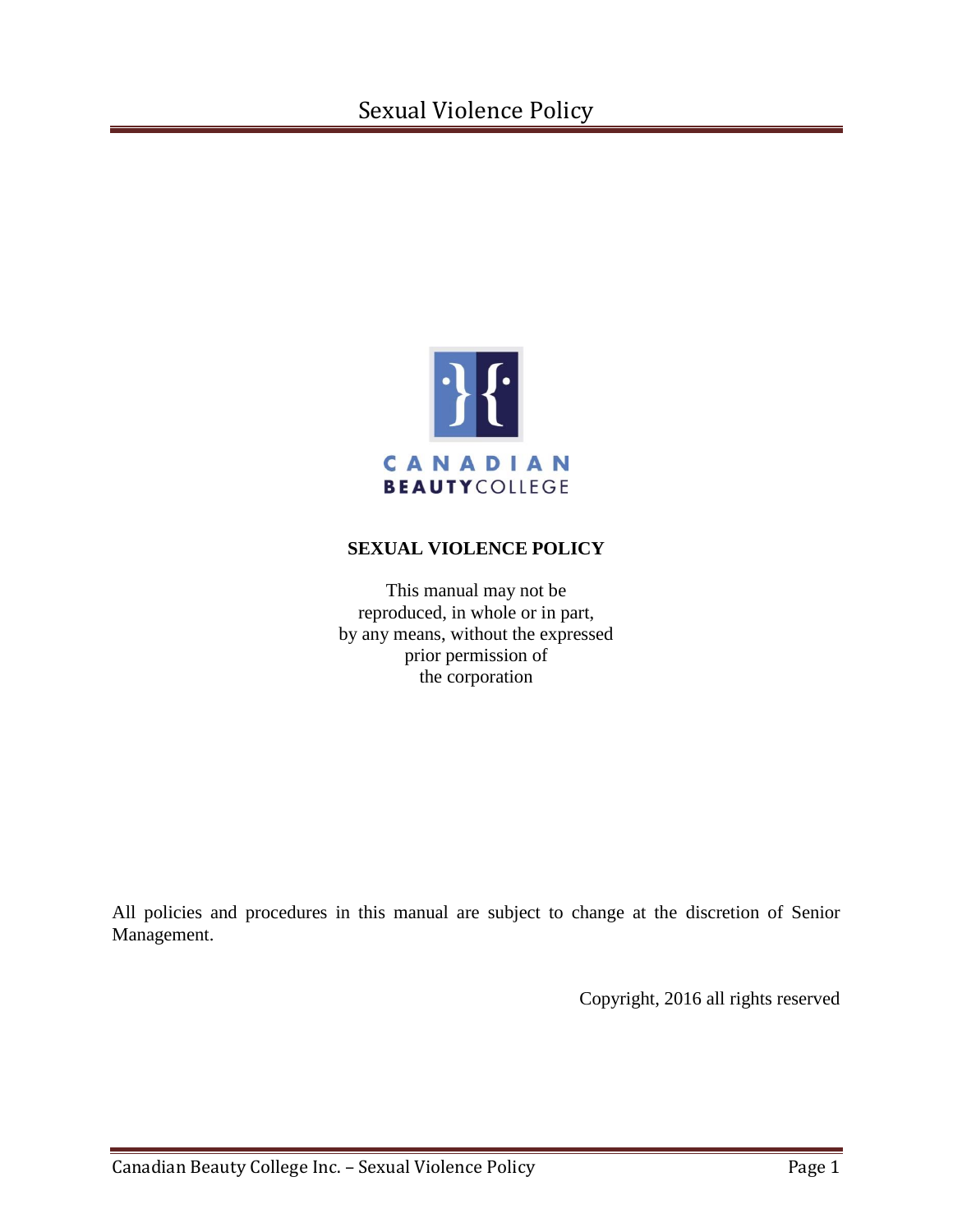# **Sexual Violence and Harassment in the Learning and Workplace Environment**

Our goal is to maintain a learning environment and workplace that is free of violence and harassment. We will not tolerate any kind of violence or harassment towards our students and staff. We uphold the principles set out under Bill 132 known as the Sexual Violence and Harassment Action Plan 2015 and the Ontario Human Rights Code and the Canadian Charter of Rights and Freedoms. Should you have a harassment-related complaint, please do not hesitate to discuss it with the onsite Campus Manager.

The Canadian Beauty College, seeks to provide a safe, healthy and rewarding learning environment for its students and staff. Sexual violence and harassment will not be tolerated. If you feel you are being sexually violated or harassed, you must tell someone.

Canadian Beauty College, has developed a policy intended to prevent sexual violence and harassment of its students to deal quickly and effectively with any incident that may occur.

#### **What is Sexual Violence and Harassment?**

The new definition of sexual violence added to the Private Career Colleges Act, 2005 states: **"sexual violence"** means any sexual act or act targeting a person's sexuality, gender identity or gender expression, whether the act is physical or psychological in nature, that is committed, threatened, or attempted against a person without a person's consent, and includes sexual assault, sexual harassment, stalking, indecent exposure, voyeurism and sexual exploitation.

Sexual harassment is any unwelcome behavior that is sexual in nature. The Ontario Human Rights defines sexual harassment as follows:

"....discrimination on the grounds of gender is a violation of the Individual's Rights Protection Act. Unwanted sexual advances, unwanted requests for sexual favors, and other unwanted verbal or physical conduct of a sexual nature constitute sexual harassment when:

- 1. Submission to such conduct is made either explicit or implicitly a term or condition of an individual's employment.
- 2. Submission to or rejection of such conduct by an individual affects that individual's employment.

Sexual harassment is illegal.... "

Sexual harassment can include such things as pinching, patting, rubbing or leering, dirty jokes, pictures or pornographic materials, comments, suggestions, requests or demands of a sexual nature. **The behavior need not be intentional to be considered harassment**. It is offensive and in many cases, it intimidates others. It will not be tolerated within the college.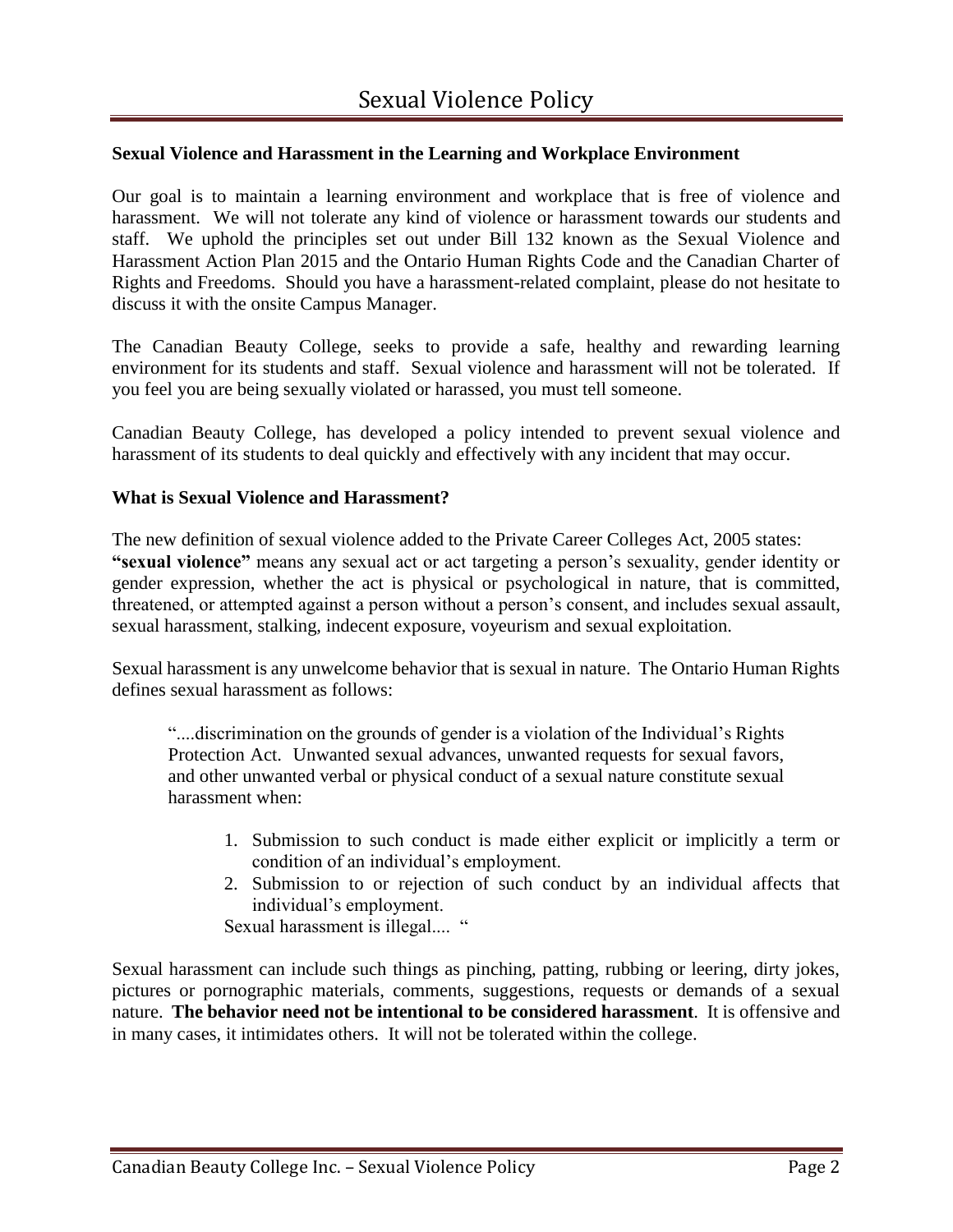**Canadian Beauty College** will take appropriate disciplinary action against any employee or student found to have initiated any form of sexual harassment. This disciplinary action could include suspension, dismissal, and notification to the appropriate authorities (Human Rights Commission or the police) and/or criminal charges.

# **Responsibility of Management**

It is the responsibility of the Campus Manager, or any person with this College who deals with students in an instructor or clinical supervisory role to take immediate and appropriate action to report or deal with incidents of sexual harassment whether brought to their attention or personally observed. Under no circumstances should a legitimate complaint be dismissed or downplayed or the complainant told to deal with it personally.

## **Management is responsible for the following:**

1. Obtain a detailed description of the incident that is written, and dated. Ensure there is no retaliation taking place on student's behalf, obtain legal counsel if required. Ask and provide resolution if available and satisfactory to the student. Treat the matter in a professional and take all situations seriously.

2. Conduct Investigation immediately after the report has been taken. Keep all reports confidential. Document as necessary and contact the authorities if appropriate.

3. Interview the Complainant. Obtain a complete account in writing of the incident that has taken place. Determine a problem-solving resolution. Determine any influences that may have occurred.

4. Interview the respondent or the accused. Ensure details are in writing and ask for any clarification as needed about the incident. Identify any reporting relations or hierarchical structures that need to be addressed. Report on timelines of the events. Asses any chance of a retaliation from the accused and document all details including any observations of verbal and nonverbal body language.

5. Interview any witnesses to the incident and document signed copies of any reports taken.

6. Resolve Complaint. This may include but is not limited to a transfer or altering schedules. Level of discipline should be determined based on the complaint. Review and revise the situation as needed and communicate the policy regularly. Keep all reports and complaints filed in a confidential manner. Follow up with parties involved of ongoing resolutions that need to be taken or addressed.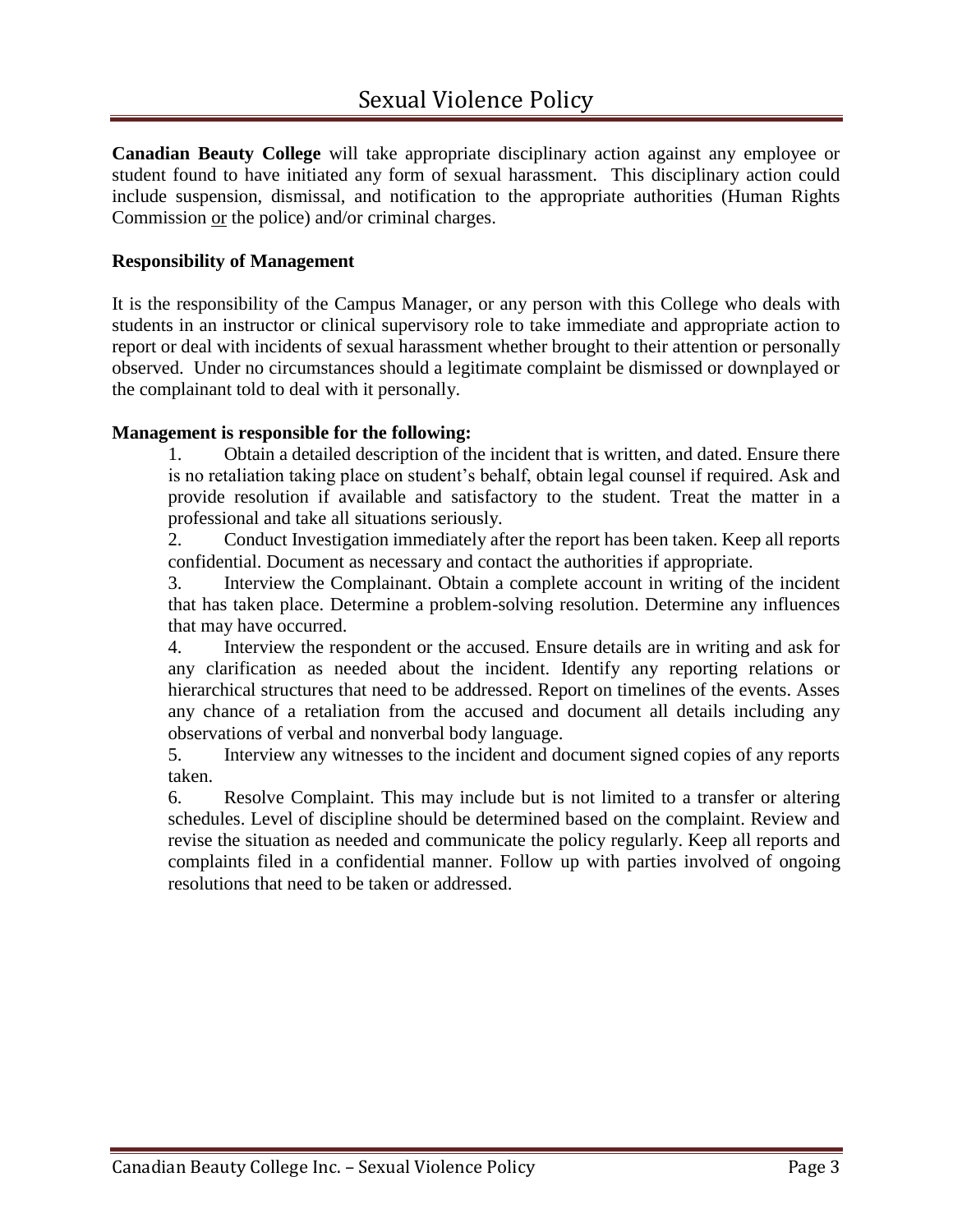# **Responsibility of Employees and Students**

It is expected that you understand your rights and obligations under the Human Rights Code.

The Manager is responsible for employment awareness or this Sexual Harassment Policy through the delivery of educational sessions and materials distributed to all employees and students. Discussion of the Sexual Harassment Policy will be a part of ongoing orientation and training sessions.

Employees or students experiencing or aware of, any sexual harassment within the organization must report the situation, either directly or through a staff person. By following procedures outlined, within 24 hours of receiving a complaint, procedures described in the document will be initiated.

Under the law, the following scenarios are illegal:

- 1. When an employer, supervisor, colleague or co-worker bothers you with sexual remarks, jokes or touching.
- 2. When an employer, supervisor or colleague make sexual suggestions or requests.
- 3. When an employer or supervisor penalizes (or threatens to penalize) you if you refuse a sexual suggestion or request.

Sexual remarks, jokes, touching or requests are harassment if they are not wanted or welcomed by the employee or student. Even if the employee or student does not complain, there can still be harassment. The scenarios described above are unacceptable in a business environment under any circumstances. It will not be condoned and must be stopped immediately.

#### **What Should You Do?**

If you believe you are being or have been sexually harassed as described in this policy, it is very important that you follow the steps outlined below. In the majority of cases, offenders feel their behavior is harmless and may not realize the negative effect it is having on you. In many situations, once you communicate your position to the offender, the harassment will stop.

#### **Procedures**

- 1. Tell the person harassing you to stop. You can say, "I don't appreciate that." or "I don't like that."
- 2. If the person harassing you is a colleague or co-worker, you should also complain to your supervisor.
- 3. If the person harassing you is your supervisor, report it to his or her supervisor or to Head Office.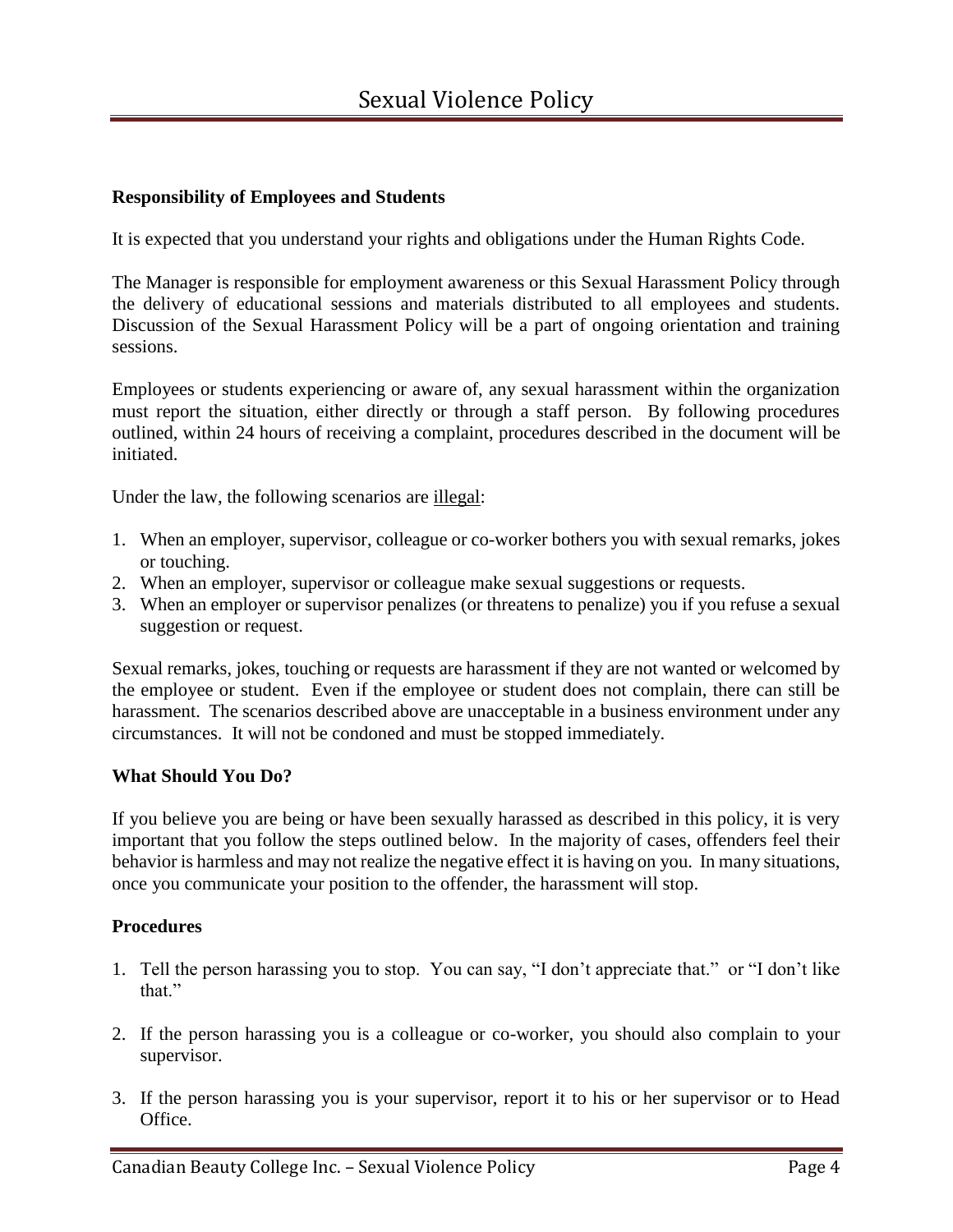- 4. Keep a record of what happened. Include the time, date and place of each incident and note the name of a witness, if applicable.
- 5. If, after asking the offender to stop his/her behavior, the harassment continues, file a complaint (a letter or memo outlining the behavior and including your records) with one of the following individuals listed below. Do not wait too long, especially if you feel that you have made yourself clear to the offender.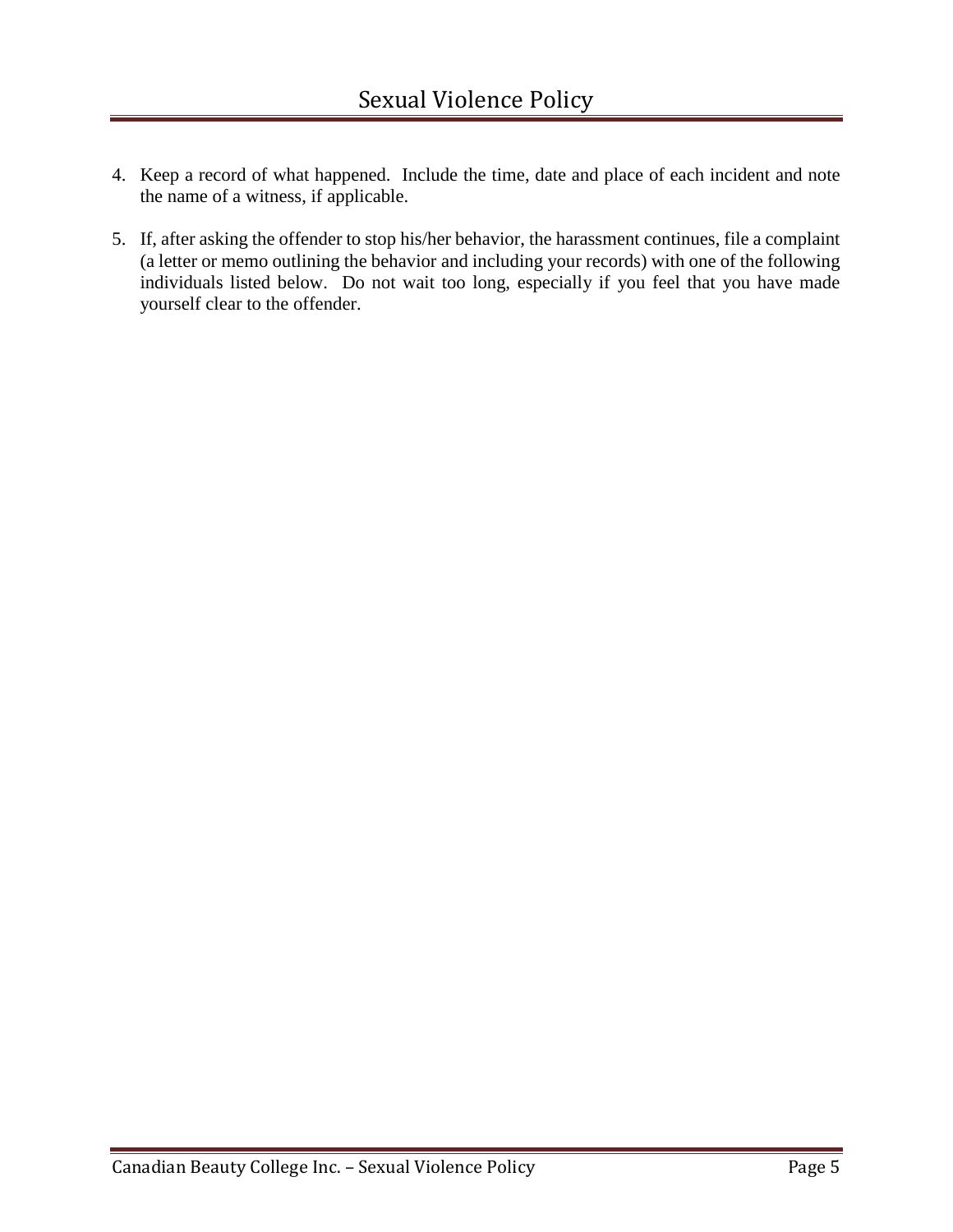The sooner you take action, the sooner the harassment will be addressed and remedied.

- a) Instructor
- b) Your direct Supervisor
- c) Dean or Campus Manager
- d) President
- 6. It should be noted that an internal complaint does not prevent an aggrieved party from filing a complaint with the Human Rights Commission. However, it should be noted that there is a **time limit of six (6) months** from the date of the offence in which to file a Human Rights Complaint.

## **Dealing with a Complaint**

Please note that all complaints are assumed to have been filed in good faith.

- 1. Once a complaint is received, it will be taken seriously and will be kept confidential. An investigation will be undertaken immediately and all necessary steps taken to resolve the problem. Your complaint should include documentation to substantiate your complaint (i.e. your notes or records of the incidents). We will listen to your complaint and help you. If necessary, you can ask a colleague or friend to help you file the complaint.
- 2. The complainant and the alleged offender will both be interviewed along with any individuals who may be able to provide relevant information. All information will be kept in confidence.
- 3. If the investigation reveals evidence to support the complaint of sexual harassment, the harasser will be disciplined appropriately. Discipline may include suspension or dismissal, notification to the appropriate authorities (the Human Rights Commission and/or the Police) and/or criminal charges. The incident will be documented in the harasser's file. No documentation whatsoever will be placed in the complainant`s file where the complaint is filed in good faith, where the complaint is upheld or not.
- 4. If the investigation fails to find evidence to support the complaint, there will be NO documentation concerning the complaint placed the file of the alleged harasser.
- 5. Regardless of the outcome of a sexual harassment complaint made in good faith, the individual lodging the complaint, as well as anyone providing information, will be protected from any form of retaliation by either colleagues, co-workers or superiors. Retaliation may include, but is not limited to the following: demotion, unwanted transfer, denial of opportunities within the College, as well as harassment of the individual as a result of his/her having made a complaint or having provided evidence regarding the complaint. Individuals who participate in any form of retaliation will be subject to disciplinary action.